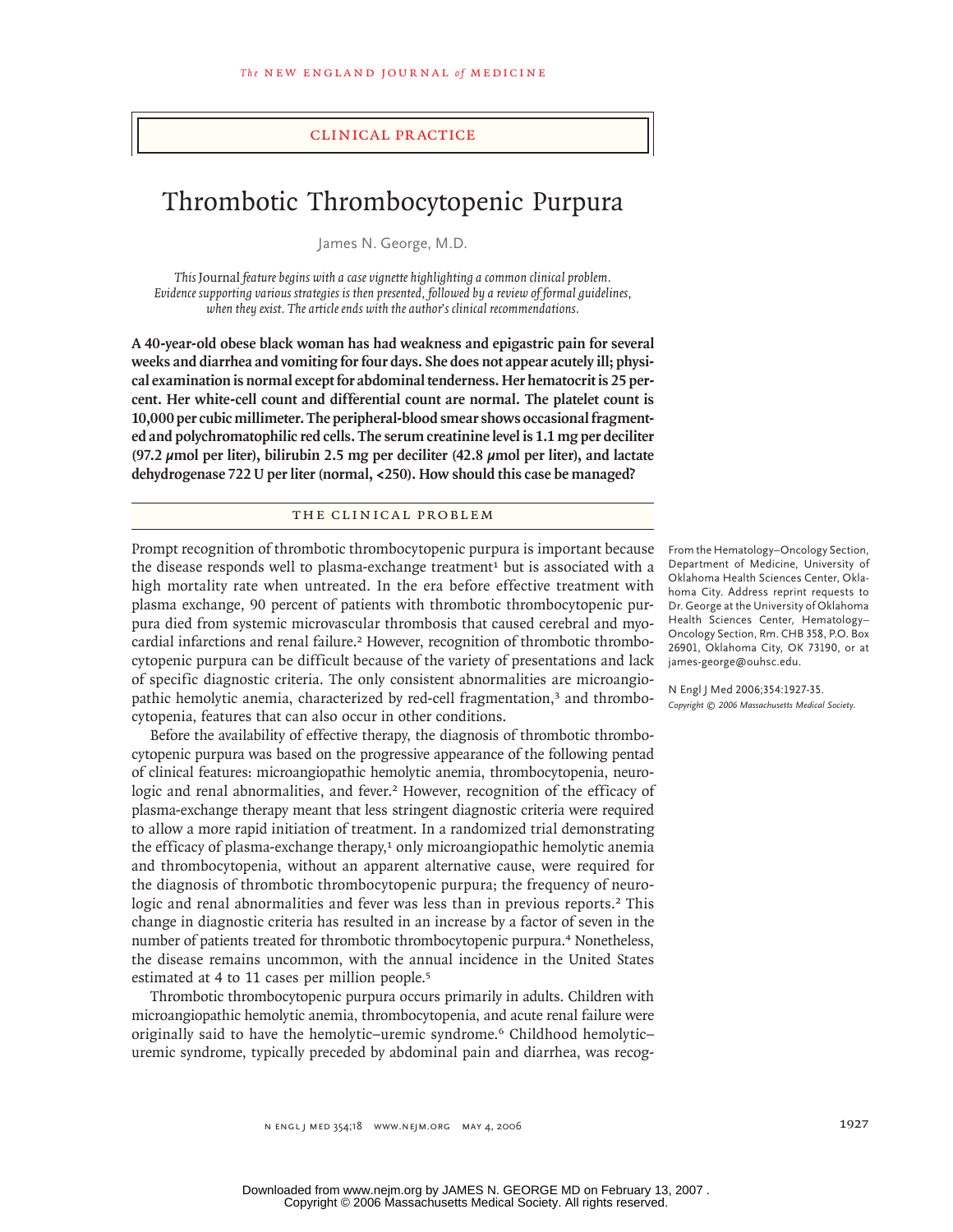nized in 1983 as a complication of infection caused by bacteria that produce Shiga toxins, such as *Escherichia coli* O157:H7.<sup>7</sup> Currently, 91 percent of children with typical hemolytic–uremic syndrome survive with supportive care, without plasmaexchange treatment.<sup>8,9</sup>

These observations suggested that thrombotic thrombocytopenic purpura and the hemolytic– uremic syndrome were two discrete syndromes,<sup>10</sup> an interpretation supported by reports describing severe deficiency (<5 percent activity) of a von Willebrand factor–cleaving protease, termed "ADAMTS 13" (an acronym for a disintegrin and metalloprotease with thrombospondin-1–like domains), in patients with a diagnosis of thrombotic thrombocytopenic purpura but not in patients with a diagnosis of the hemolytic–uremic syndrome.<sup>11,12</sup> ADAMTS 13 cleaves the large von Willebrand factor multimers that are synthesized and secreted by endothelial cells. When ADAMTS 13 is not present, the resulting abnormally large von Willebrand factor multimers in plasma have a greater ability to react with platelets and cause the disseminated platelet thrombi characteristic of thrombotic thrombocytopenic purpura.<sup>10</sup>

However, thrombotic thrombocytopenic purpura and the hemolytic–uremic syndrome are not distinct syndromes; their essential diagnostic criteria — microangiopathic hemolytic anemia and thrombocytopenia — are the same. Although neurologic abnormalities are commonly considered characteristic of thrombotic thrombocytopenic purpura and renal failure characteristic of the hemolytic–uremic syndrome,<sup>13</sup> patients with these syndromes may have neither abnormality or both.<sup>14</sup> Yet the name of the syndrome — thrombotic thrombocytopenic purpura or the hemolytic–uremic syndrome — has assumed clinical importance because of suggestions that plasmaexchange treatment may be appropriate for thrombotic thrombocytopenic purpura but not for the hemolytic-uremic syndrome.<sup>13</sup>

In this article, the term "thrombotic thrombocytopenic purpura" is used to describe microangiopathic hemolytic anemia and thrombocytopenia occurring in adults without an apparent alternative cause, with or without neurologic or renal abnormalities, and regardless of the cause or associated condition. This terminology is consistent with that used in recent reviews.<sup>15,16</sup> Since these diagnostic criteria were the same as those used in the trial documenting the efficacy of

plasma-exchange therapy, the diagnosis of thrombotic thrombocytopenic purpura should prompt consideration of such treatment.<sup>1,17</sup>

Children in whom microangiopathic hemolytic anemia, thrombocytopenia, and renal failure develop, typically after diarrhea, are described as having the hemolytic–uremic syndrome; plasma exchange is not standard treatment for these children.8,9,16 Thrombotic microangiopathy is a term describing the pathological morphology of thrombotic thrombocytopenic purpura and the hemolytic–uremic syndrome, but this abnormality can also be present in other conditions such as malignant hypertension and autoimmune disorders.<sup>18</sup>

This article focuses on acquired thrombotic thrombocytopenic purpura. Congenital disorders, thrombotic thrombocytopenic purpura caused by mutations in the *ADAMTS* 13 gene,<sup>19</sup> and the hemolytic–uremic syndrome caused by complement dysregulation due to mutations in the genes for factor H and membrane cofactor protein<sup>20</sup> are rare.

## Strategies and Evidence

## **Evaluation**

The most common symptoms at presentation are nonspecific and include abdominal pain, nausea, vomiting, and weakness. The diversity of the clinical features is related to the presence of microvascular thrombi in many organs (Fig. 1). Approximately half of patients with thrombotic thrombocytopenic purpura have severe neurologic abnormalities at presentation or during the course of the disease, such as seizures and fluctuating focal deficits.<sup>14</sup> However, many patients may have no or only minor neurologic abnormalities, such as transient confusion.14,21,22 Fever is uncommon. A temperature above 102°F (38.9°C) and chills suggest infection rather than thrombotic thrombocytopenic purpura. Although thrombotic thrombocytopenic purpura is often described as acute, one fourth of patients have symptoms for several weeks before diagnosis.<sup>14</sup> The importance of considering the possibility of thrombotic thrombocytopenic purpura is emphasized by the frequent misdiagnosis of the symptoms as gastroenteritis, sepsis, or transient cerebral ischemia, for example.

The key diagnostic clues are from the laboratory evaluation. The presence of both anemia and thrombocytopenia (in the absence of leukopenia)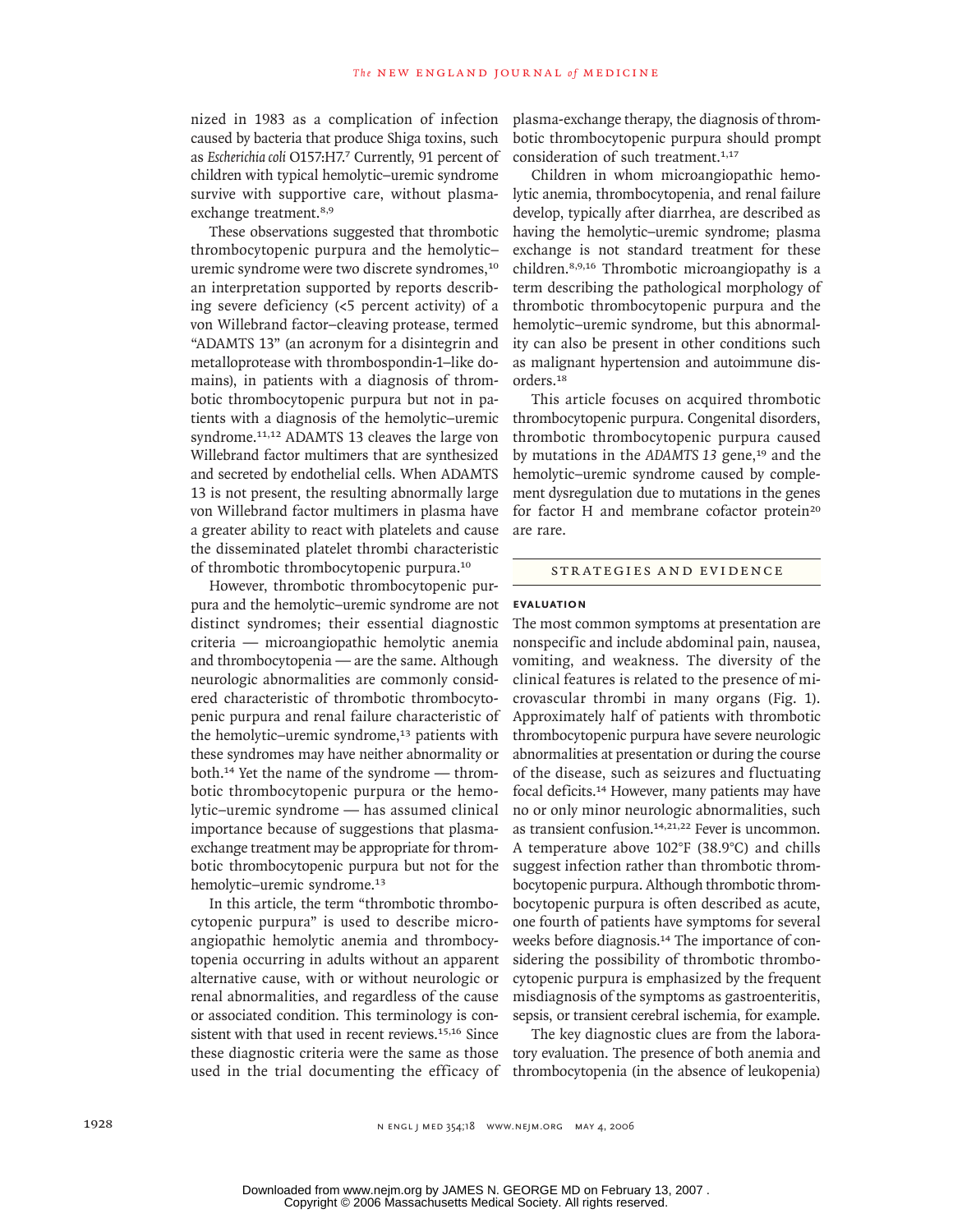

**Figure 1. Tissue Specimens Obtained at Autopsy from a Patient with Abnormalities Characteristic of Thrombotic Thrombocytopenic Purpura.**

The initial presentation of the patient was similar to that of the woman described in the vignette. A specimen from the heart (Panel A) shows multiple intramyocardial microthrombi (arrow), hemorrhage, and early ischemic changes, with scattered foci of contraction-band necrosis (arrowhead). A specimen from the kidney (Panel B) shows characteristic microthrombi in an afferent arteriole, the glomerular hilum, and glomerular capillaries (arrows), with vascular congestion and parenchymal hemorrhage in the surrounding interstitium. A tissue specimen from the adrenal gland (Panel C) shows characteristic subcapsular microthrombi (arrows), with congestion of cortical arterioles and medullary parenchymal hemorrhage (arrowhead). A specimen from the cecum (Panel D) shows submucosal microthrombi (arrows) and hemorrhagic mucosal ulceration and necrosis. Microthrombi were also present in the pancreas, thyroid gland, and other organs. (Photographs and interpretation by Patrick Stangeby.)

suggests the diagnosis. The following evidence of microangiopathic hemolytic anemia provides support (but is not specific) for the diagnosis: fragmented red cells (schistocytes) and polychromatophilic red cells (reticulocytes) on the peripheral-blood smear (Fig. 2), increased serum levels of lactate dehydrogenase and indirect-reacting bilirubin, and a negative direct Coombs' test. Examination of the blood smear is critical. Observation of two or more schistocytes in a microscopic field with a magnification of 100 suggests microangiopathic hemolysis,<sup>23</sup> although in some cases, schistocytes are less frequent. Many patients have normal serum creatinine levels; transient high levels may occur in one third of patients, and acute renal failure occurs infrequently.<sup>14</sup>

It is critical to rule out other potential causes of the presenting signs and symptoms, including sepsis, disseminated cancer, and malignant hypertension.3,14,24 Laboratory evidence of disseminated intravascular coagulation suggests the presence of sepsis or disseminated cancer. Rarely, disseminated intravascular coagulation may be present in patients with thrombotic thrombocytopenic purpura, presumably the result of tissue ischemia (Fig. 1). Evaluation of women during pregnancy is especially difficult. Although pregnancy is associated with thrombotic thrombocytopenic purpura, especially near term or post partum,<sup>25,26</sup> signs characteristic of thrombotic thrombocytopenic purpura may also occur in patients with severe preeclampsia, eclampsia, and the HELLP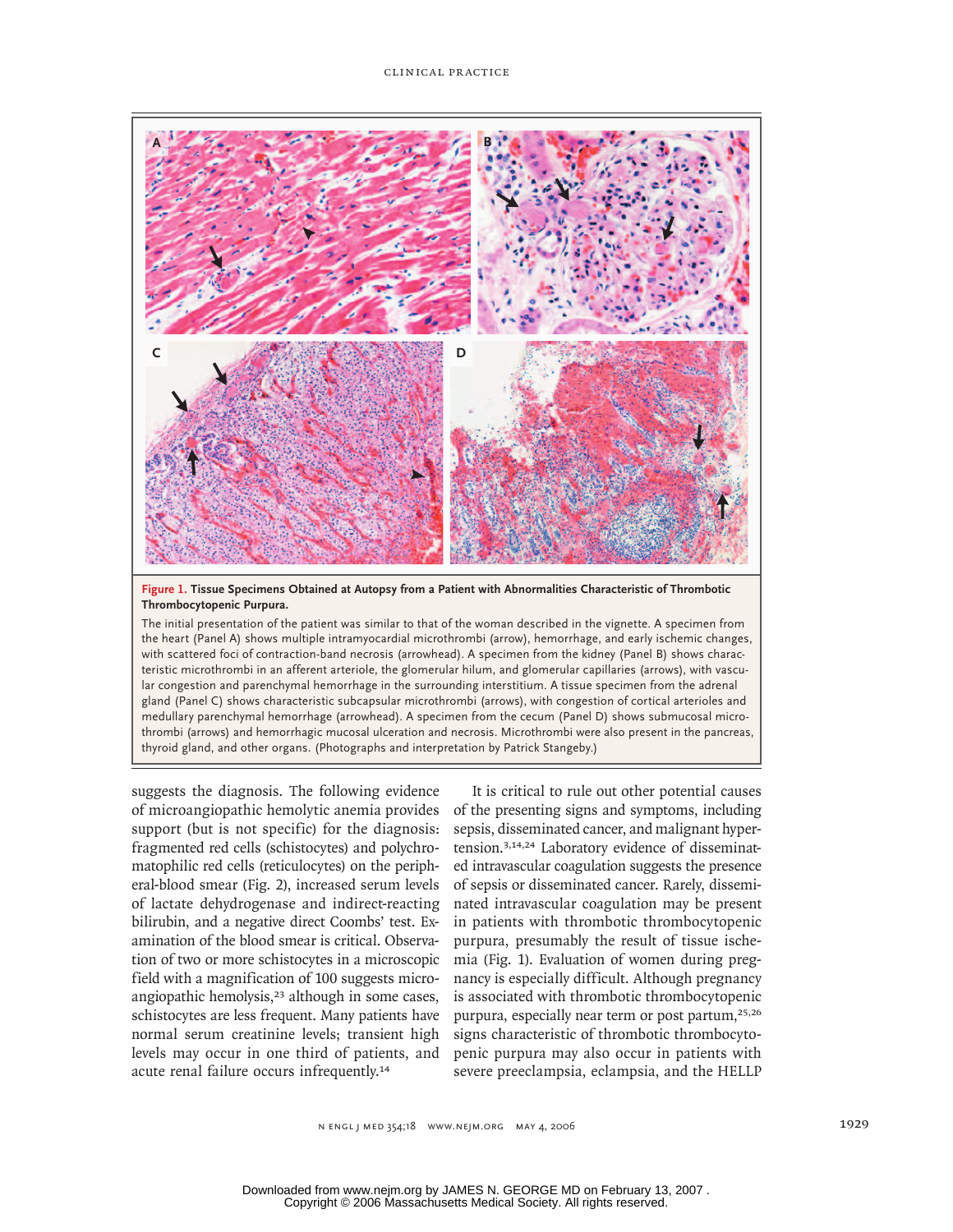

syndrome (hemolysis, elevated liver-enzyme levels, and a low platelet count).<sup>27</sup>

The circumstances of the presentation are important. Patients in critical care units commonly have anemia and thrombocytopenia, and thrombotic thrombocytopenic purpura is unlikely in these patients even if fragmented red cells are present. Thrombotic thrombocytopenic purpura is rare in children; among adults it occurs predominantly in women.<sup>5</sup> Black race<sup>5</sup> and obesity<sup>14</sup> are associated with an increased risk of thrombotic thrombocytopenic purpura. Assessment is also warranted for conditions known to be associated with thrombotic thrombocytopenic purpura. These conditions are relevant in classifying thrombotic thrombocytopenic purpura and guiding therapy (Table 1), $14-16,28$  although patients may have features of more than one of these clinical categories.

The value of measurements of ADAMTS 13 activity and inhibitors remains uncertain.14,22 There are discrepancies among assay techniques, and in vitro measurements may not always correlate with in vivo activity.<sup>29</sup> In nine cohort studies, the frequency of severe ADAMTS 13 deficiency among patients with idiopathic thrombotic thrombocytopenic purpura was 33 to 100 percent.<sup>29</sup> Clinical manifestations of severe ADAMTS 13 deficiency, either congenital<sup>26</sup> or acquired,<sup>21,30</sup> are heterogeneous. They range from no or minimal symptoms and signs to progressive multiorgan failure (Fig. 1),<sup>14,22</sup> suggesting that many factors survivors of thrombotic thrombocytopenic pur-

contribute to acute episodes.<sup>31</sup> Severe ADAMTS 13 deficiency may also occur in disorders other than thrombotic thrombocytopenic purpura,<sup>14,32</sup> whereas patients with normal levels of ADAMTS 13 activity may have the characteristic features and clinical course of thrombotic thrombocytopenic purpura.<sup>14,33</sup>

Even after a diagnosis of thrombotic thrombocytopenic purpura is made, continuing evaluation is important. In the Oklahoma Thrombotic Thrombocytopenic Purpura–Hemolytic Uremic Syndrome (TTP–HUS) Registry, 10 percent of patients with an initial diagnosis of idiopathic thrombotic thrombocytopenic purpura were subsequently found to have sepsis or systemic cancer.<sup>24</sup>

### **Management**

## *Plasma-Exchange Treatment*

For adults, plasma exchange is the only treatment for which there are firm data on its effectiveness.<sup>1</sup> The clinical trial that documented the efficacy of plasma exchange included 102 patients randomly assigned at the time of diagnosis to receive either daily plasma exchange (exchanging 1.0 to 1.5 times the predicted plasma volume of the patient) or plasma infusion (30 ml per kilogram of body weight for one day, then 15 ml per kilogram per day).<sup>1</sup>This trial demonstrated significantly improved survival at six months among patients receiving plasma exchange as compared with patients receiving plasma infusion (40 of 51 [78 percent] vs. 32 of 51 [63 percent],  $P = 0.04$ ).<sup>1</sup> Twelve of the 51 patients assigned to plasma infusion were subsequently treated with plasma exchange because of clinical deterioration. Initial response rates were also higher with plasma exchange; within seven days after randomization, 24 patients treated with plasma exchange (47 percent) had a normal platelet count (i.e., >150,000 per cubic millimeter) and no new neurologic events, as compared with 13 patients in the plasma-infusion group (25 percent,  $P = 0.02$ ). Twenty-four patients with renal failure who were not eligible for the trial (because they would have been unable to tolerate plasma infusion) were treated with plasma exchange; 20 (83 percent) survived.<sup>17</sup> Plasma infusion remains appropriate for patients with thrombotic thrombocytopenic purpura when there may be a delay until plasma exchange is available (Fig. 3).

Before effective therapy was available, most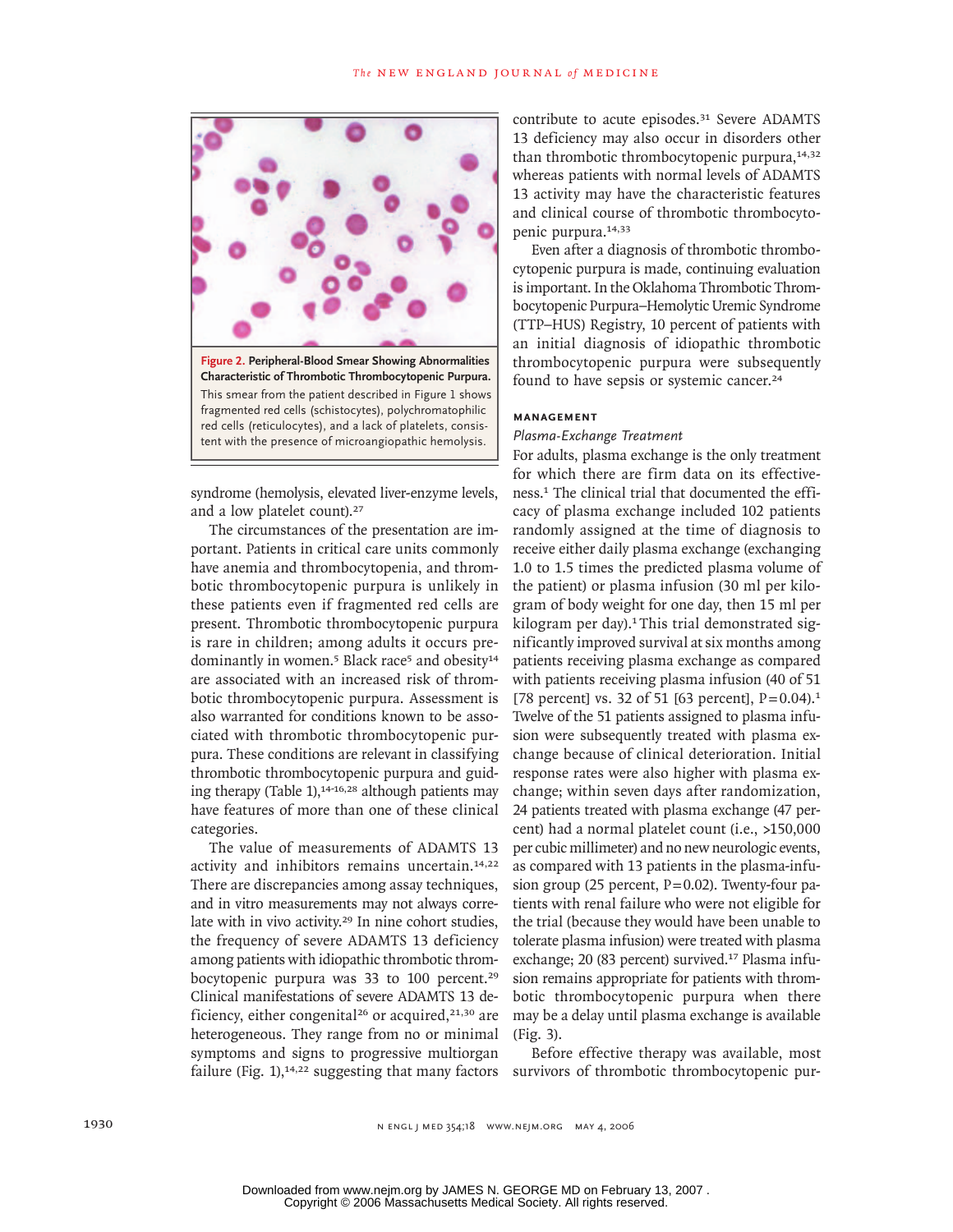|                                                 | Table 1. Clinical Categories of the Acquired Thromb                                                                                                                                                                    | botic Thrombocytopenic Purpura (TTP) Syndromes.*                                                                                             |                                                                                                                                                        |                                                                                                                                                         |                                                                                                                                         |
|-------------------------------------------------|------------------------------------------------------------------------------------------------------------------------------------------------------------------------------------------------------------------------|----------------------------------------------------------------------------------------------------------------------------------------------|--------------------------------------------------------------------------------------------------------------------------------------------------------|---------------------------------------------------------------------------------------------------------------------------------------------------------|-----------------------------------------------------------------------------------------------------------------------------------------|
| Category                                        | Cause or Associated Conditions                                                                                                                                                                                         | Risk Factors                                                                                                                                 | Clinical Features;                                                                                                                                     | Treatment                                                                                                                                               | Clinical Course                                                                                                                         |
| Idiopathic TTP                                  | inflammatory conditions (e.g.,<br>activity is present in many but<br>be triggered by pregnancy and<br>Severe deficiency of ADAMTS 13<br>not all patients. Relapses may<br>infection, surgery, and pan-<br>creatitis).  | Black race, female sex, obesity                                                                                                              | mon; acute renal failure rare<br>abnormalities; fever uncom-<br>One third with no neurologic                                                           | Plasma exchange is required,<br>and immunosuppressive<br>treatment is appropriate.                                                                      | ADAMTS 13 activity, the<br>recover. In patients with<br>Eighty percent of patients<br>a severe deficiency of<br>relapse rate<br>is 50%. |
| Pregnancy                                       | In addition to being pregnant,<br>patients may have a severe<br>deficiency of ADAMTS 13<br>activity.                                                                                                                   | Near-term or postpartum<br>period                                                                                                            | May be indistinguishable from<br>eclampsia, and the HELLP<br>severe preeclampsia,<br>syndrome                                                          | Plasma exchange is required,<br>and immunosuppressive<br>treatment may be appro-<br>priate.                                                             | Relapse may occur, but most<br>subsequent pregnancies<br>are unaffected.                                                                |
| Autoimmune<br>disorders                         | erythematosus, antiphospho-<br>scleroderma may be indistin-<br>guishable from TTP. Patients<br>may have a severe deficiency<br>lipid antibody syndrome, or<br>Acute flares of systemic lupus<br>of ADAMTS 13 activity. | Predominantly female sex;<br>young adulthood and<br>middle-age                                                                               | ders, usually including renal<br>primary autoimmune disor-<br>Severe manifestations of the<br>failure                                                  | Immunosuppressive treatment<br>change may be appropriate.<br>is required, and plasma ex-                                                                | The course is chronic, and the<br>mortality rate is high.                                                                               |
| Prodrome of<br>diarrhea<br>bloody               | in–producing bacteria, typi-<br>cally <i>Escherichia coli</i> O157:H7.<br>Patients have hemorrhagic enter-<br>ocolitis caused by Shiga tox-                                                                            | Female sex in adults and white<br>race in both children and<br>adults                                                                        | adults, renal failure and se-<br>vere neurologic abnormali-<br>"Typical" HUS in children; in<br>ties common                                            | for adults. Immunosuppres-<br>sive treatment is unnecessary.<br>change may be appropriate<br>Children are treated with sup-<br>portive care. Plasma ex- | ease occurs in 12% of chil-<br>Death or end-stage renal dis-<br>adults is 45%. Relapse<br>dren. Mortality rate in<br>may not occur.     |
| Acute, immune-<br>drug toxicity<br>mediated     | tissues. Ticlopidine, clopido-<br>cause. Quinine-induced TTP<br>is caused by quinine-depen-<br>dent antibodies to multiple<br>Quinine is the most common<br>grel, and other drugs have<br>been implicated.             | With quinine, older age, white<br>race, and female sex                                                                                       | fever, diarrhea, liver adverse<br>acute renal failure; possible<br>With quinine, sudden onset of<br>systemic symptoms with<br>effects, and neutropenia | Plasma exchange may be ap-<br>suppressive treatment is<br>propriate. Immuno-<br>unnecessary.                                                            | failure is common. Relapse<br>is 15% and chronic renal<br>occurs only with reexpo-<br>With quinine, mortality rate<br>sure to the drug. |
| Cumulative, dose-<br>drug toxicity<br>dependent | Cancer chemotherapy with mito-<br>mycin, gemcitabine, and pos-<br>implicated, as have immuno-<br>suppressive agents (e.g., cy-<br>sibly other agents has been<br>closporine and tacrolimus)                            | Drug dose and duration                                                                                                                       | agent is discontinued; renal<br>Insidious onset and a progres-<br>sive course after etiologic<br>failure common                                        | The benefit of plasma exchange<br>er than stopping the drug, is<br>or any other treatment, oth-<br>uncertain.                                           | the underlying condition.<br>Mortality is high because of<br>Chronic renal failure is<br>common.                                        |
| transplantation<br>Hematopoietic<br>stem-cel    | syndromes. The incidence is<br>variable because diagnostic<br>Allogeneic transplantation may<br>be a precursor of TTP-like<br>criteria are uncertain.                                                                  | versus-host disease; sepsis<br>mismatch, active disease);<br>presence of acute graft-<br>High-risk procedures (e.g.,<br>unrelated donor, HLA | usually limited to the kidney<br>Thrombotic microangiopathy                                                                                            | The benefit of plasma exchange Mortality is high because there<br>is unlikely.                                                                          | are multiple complications.                                                                                                             |
|                                                 | $^{\ast}$ HELLP denotes hemolysis, elevated liver enzymes, and low platelets, and HUS hemolytic–uremic syndrome.<br>† The clinical features are in addition to thrombocytopenia and microangiopathic hemolytic anemia. |                                                                                                                                              |                                                                                                                                                        |                                                                                                                                                         |                                                                                                                                         |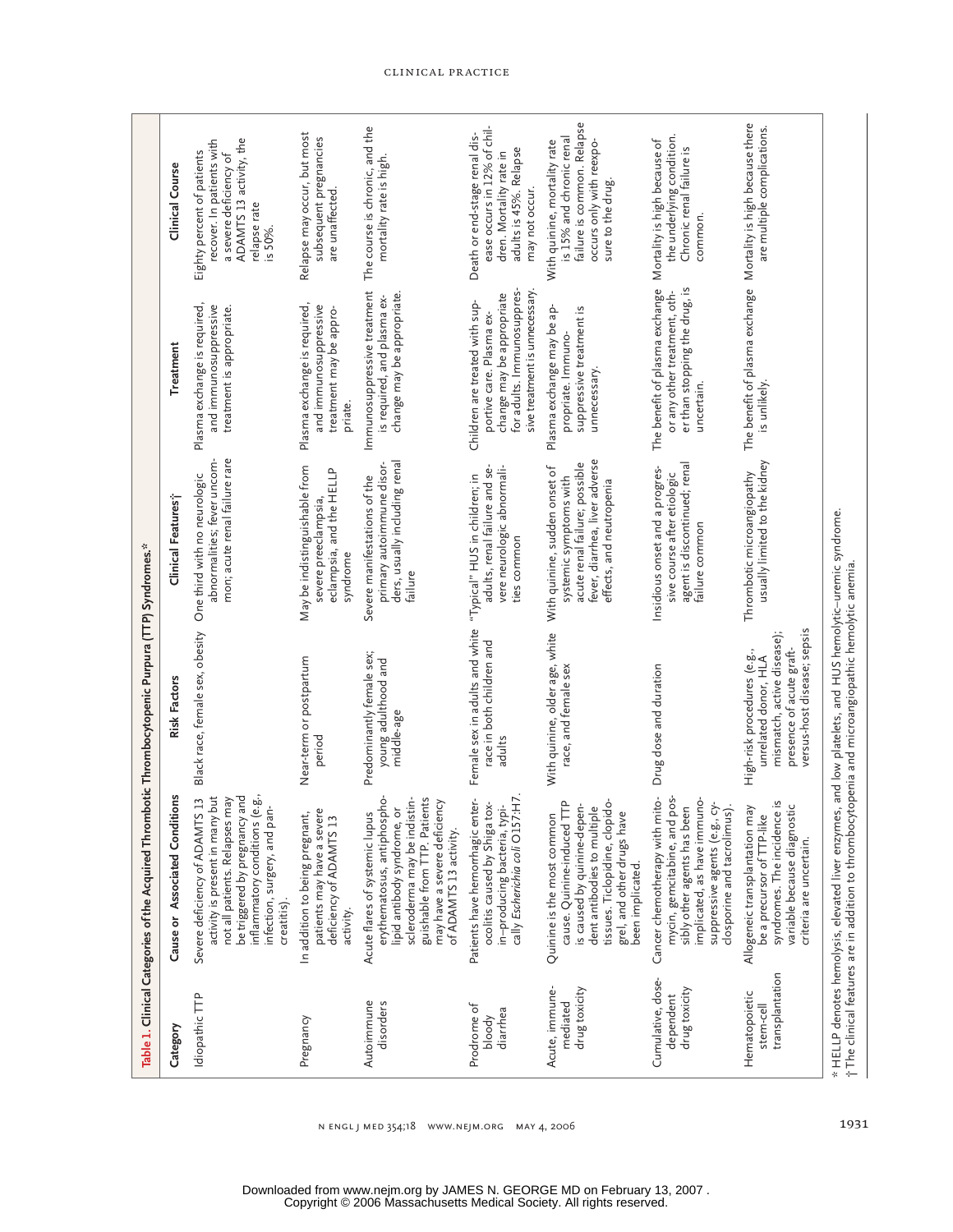pura were children,<sup>2</sup> which may reflect their inherent resistance to thrombosis, as suggested by observations that venous and arterial thromboses are rare in children.<sup>34</sup> rather than different etiologic factors. For example, among patients whose illness follows *E. coli* O157:H7 infection, the mortality rate among adults  $(45$  percent)<sup>35</sup> is five times as high as that among children.<sup>9</sup>

The effectiveness of plasma exchange has been attributed to the removal of ADAMTS 13 autoantibodies and replacement of ADAMTS 13 activity.<sup>10,22</sup> However, plasma exchange also seems to be effective for patients who do not have a severe deficiency of ADAMTS 13 activity.<sup>14</sup> In a cohort of patients with idiopathic thrombotic thrombocytopenic purpura, plasma-exchange treatment resulted in a normal platelet count in 24 of 32 patients who did not have a severe deficiency of ADAMTS 13 activity (75 percent), as compared with 14 of 16 patients who had a severe deficiency  $(88$  percent).<sup>14</sup>

Although a case series suggested that cryosupernatant plasma, which is deficient in von Willebrand factor, may be superior to fresh-frozen plasma as a replacement product in plasma exchange,<sup>36</sup> a small, randomized trial failed to confirm this. Among 27 patients treated at the time of initial diagnosis with either cryosupernatant plasma or fresh-frozen plasma, there was no significant difference in the time to response (5.5 and 6.0 days, respectively) or in survival (79 percent and 77 percent).<sup>37</sup> Therefore, fresh-frozen plasma is an appropriate replacement product.<sup>38</sup>

On the basis of observational data, daily plasma exchange should be continued until the platelet count is normal (Fig. 3).<sup>13,39</sup> Lactate dehydrogenase levels, which reflect tissue ischemia as well as hemolysis,<sup>40</sup> are also a marker of response to treatment.

Risks of plasma exchange should be recognized.<sup>41</sup> In a nine-year cohort study of 206 consecutive patients treated for thrombotic thrombocytopenic purpura, 5 (2 percent) died of complications attributed to the plasma-exchange treatment (3 from hemorrhage related to the insertion of a central venous catheter and 2 from catheterrelated sepsis).<sup>41</sup> Fifty-three other patients (26 percent) had major complications attributed to plasma-exchange treatment, including systemic infection, venous thrombosis, and hypotension requiring dopamine.<sup>41</sup> However, given the poor prognosis of untreated thrombotic thrombocytopenic purpura, the benefits of therapy outweigh the risks.

#### *Immunosuppressive Agents*

In patients who have idiopathic thrombotic thrombocytopenic purpura, exacerbations when plasma exchange is stopped, or a relapse after a remission is achieved (conditions suggestive of acquired deficiency of ADAMTS 13 activity<sup>10,14,22,29</sup>), glucocorticoid therapy is often prescribed in addition to plasma exchange (e.g., 1 to 2 mg of prednisone per kilogram daily until remission is achieved; or 1 g of methylprednisolone per day for three days<sup>13</sup> administered intravenously) (Fig. 3). The rationale is that plasma exchange will have only a temporary effect on the presumed autoimmune basis of the disease and additional immunosuppressive treatment may cause a more durable response.<sup>13</sup> The use of glucocorticoids in such patients is based on clinical experience and case series,<sup>42</sup> although other case series have reported similar outcomes without the use of glucocorticoids.<sup>1</sup> For patients who require additional treatment to have a remission, small case series have suggested a benefit with more intensive immunosuppressive therapy with rituximab, cyclophosphamide, vincristine, or cyclosporine.13,21,28,30,43,44 Clinical trials are lacking to guide the use of immunosuppressive agents.

#### *Remission and the Risk of Relapse*

Relapses are rare in patients with thrombotic thrombocytopenic purpura, except in those with a severe deficiency of ADAMTS 13 activity; half of such patients may have a relapse, most within a year.<sup>22</sup> Long-term follow-up data suggest a diminished frequency of relapses over time, though a relapse can occur years after the initial episode.<sup>22</sup> Small case series have suggested lower rates of relapse after splenectomy<sup>45</sup> or the use of rituximab,<sup>32</sup> but it is unclear whether these observations reflect the efficacy of these therapies or the natural history of disease. The current recommended approach to patients in remission is only to ensure prompt medical attention, including a complete blood count, in the event of any systemic symptoms that may suggest relapse, such as abdominal pain, nausea, vomiting, or diarrhea.

Because many patients with thrombotic thrombocytopenic purpura are young women and because of the association of thrombotic thrombocytopenic purpura with pregnancy,<sup>25</sup> the risk of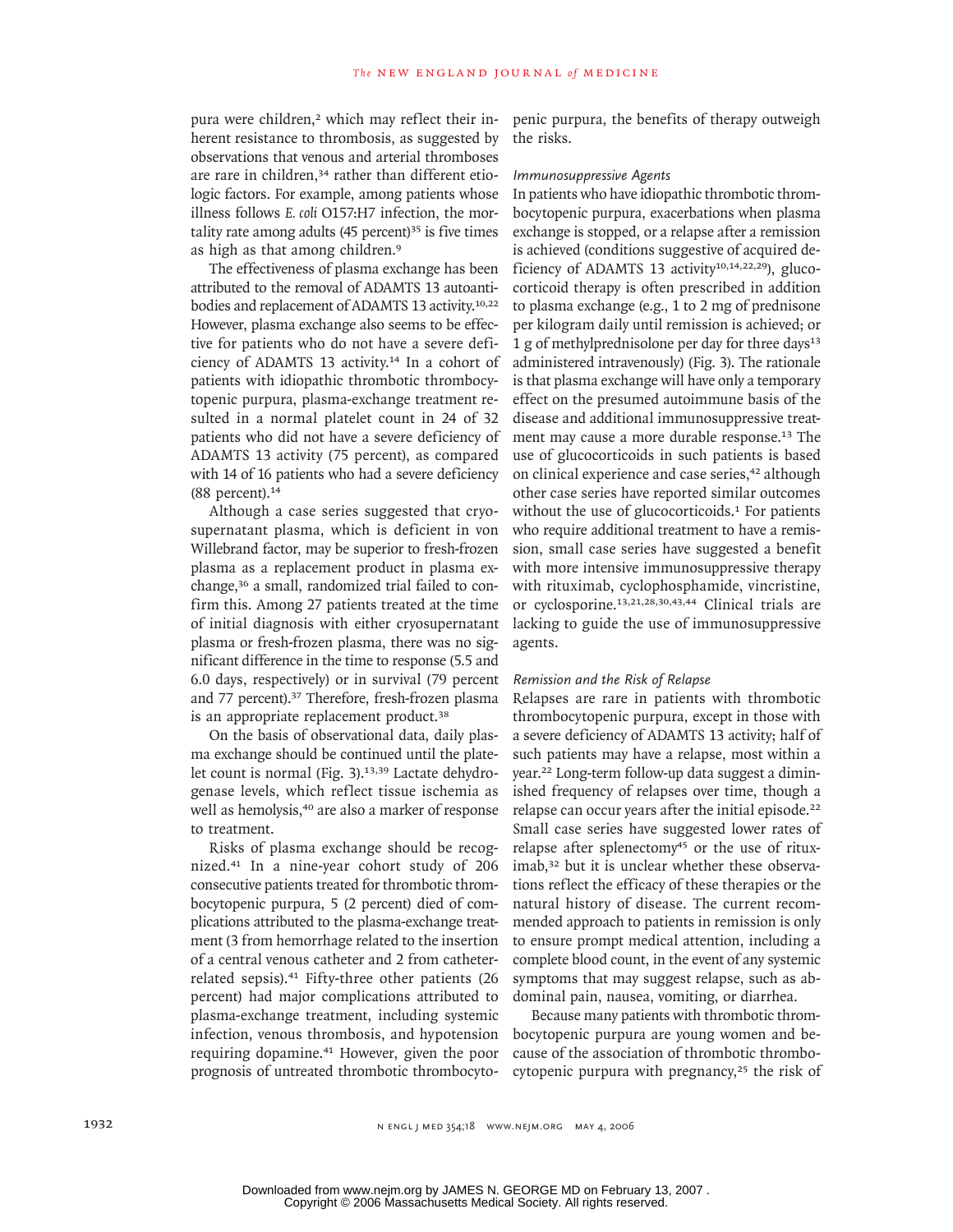

exacerbation of a continuing episode of TTP. Data defining remission have been previously described.<sup>24</sup> A plasmaexchange procedure typically requires several hours and costs \$1,500 to \$3,000.

relapse with a future pregnancy is an important topenic purpura (including women whose iniconcern. Although many case reports and small case series have described recurrences of thrombotic thrombocytopenic purpura in pregnant women who had a previous episode of thrombotic thrombocytopenic purpura,<sup>46</sup> a follow-up study involving 30 pregnancies among 19 women women; all five women and two of the infants who had recovered from thrombotic thrombocy-survived.

tial episode was idiopathic, pregnancy associated, or preceded by bloody diarrhea) revealed that most subsequent pregnancies were unaffected.<sup>46</sup> Thrombotic thrombocytopenic purpura was diagnosed during one pregnancy in each of five

n engl j med 354;18 www.nejm.org may 4, 2006 1933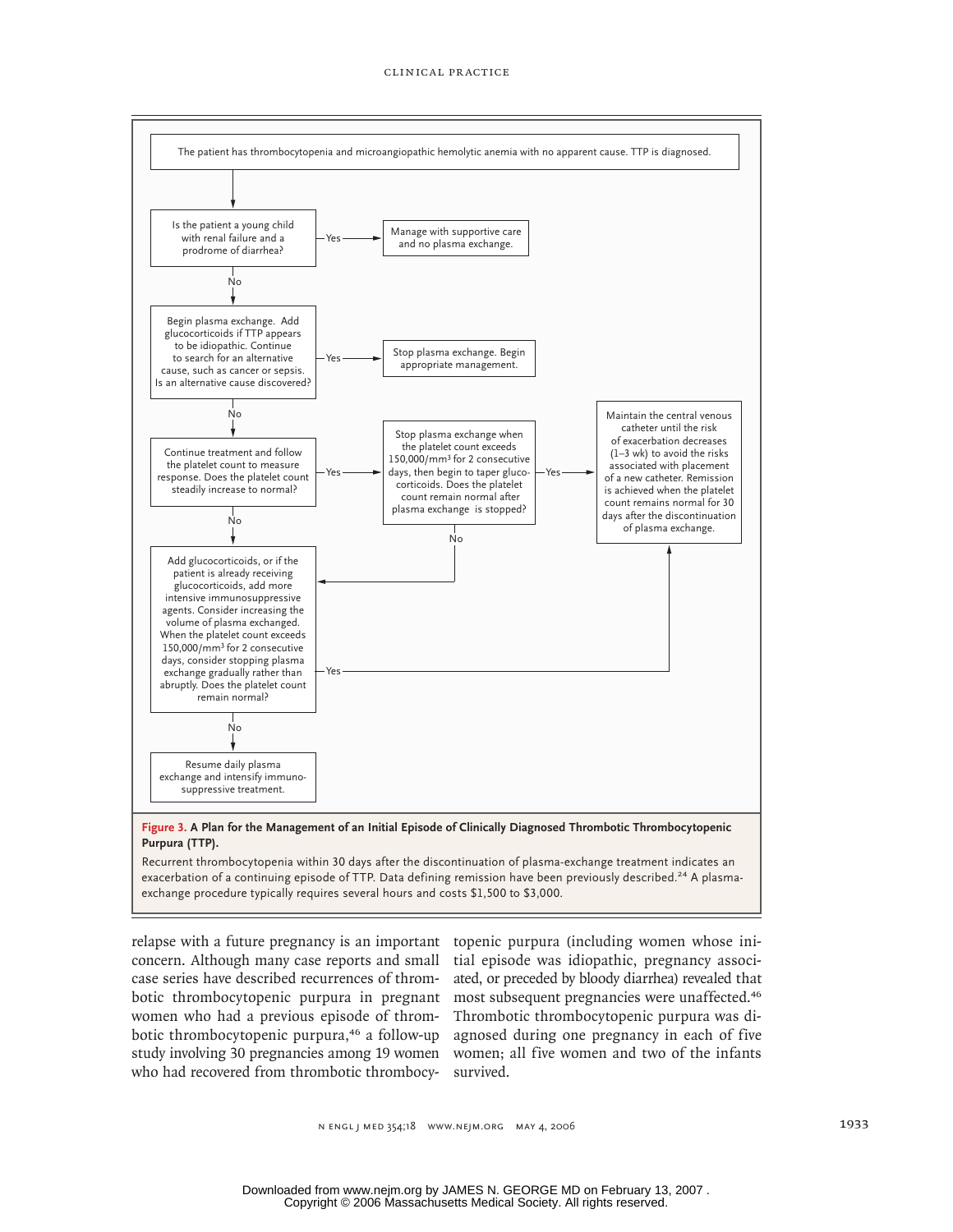## Areas of Uncertainty

It may be difficult to distinguish thrombotic thrombocytopenic purpura from other conditions with similar manifestations. Plasma exchange is recommended for patients who meet the diagnostic criteria for thrombotic thrombocytopenic purpura and have no alternative explanation for the findings, but its efficacy for some categories of patients (e.g., those who have undergone allogeneic hematopoietic stem-cell transplantation<sup>47,48</sup>) is uncertain or unlikely (Table 1). In adults who have thrombotic thrombocytopenic purpura after a prodrome of bloody diarrhea or acute, immunemediated drug toxicity, evidence of any benefit of plasma-exchange treatment is limited to case series.<sup>35,49</sup>

Although plasma exchange is usually continued until the platelet count returns to normal, the optimal duration of therapy is unknown. Once a patient is in remission, the efficacy of any treatment to prevent relapses is uncertain.

## Guidelines

The American Association of Blood Banks, the American Society for Apheresis, and the British Committee for Standards in Haematology recommend daily plasma exchange with replacement of 1.0 to 1.5 times the predicted plasma volume of the patient as standard therapy for thrombotic thrombocytopenic purpura.13,50 The British guidelines recommend that plasmaexchange therapy be continued for a minimum of two days after the platelet count returns to normal (>150,000 per cubic millimeter), and they also recommend the use of glucocorticoids for

all patients with thrombotic thrombocytopenic purpura.<sup>13</sup>

#### Conclusions and Recommendations

Because thrombotic thrombocytopenic purpura is uncommon, a high index of suspicion is required for rapid diagnosis and prompt initiation of plasma-exchange treatment. The unexplained occurrence of thrombocytopenia and anemia should prompt immediate consideration of the diagnosis and evaluation of a peripheral-blood smear for evidence of microangiopathic hemolytic anemia.

Other conditions (e.g., malignant hypertension, severe preeclampsia, sepsis, and disseminated cancer) that are likely to cause the same clinical findings as thrombotic thrombocytopenic purpura should be ruled out. In a patient with these findings, such as the woman described in the vignette, plasma-exchange treatment is warranted.

I would also prescribe glucocorticoids for patients who have idiopathic thrombotic thrombocytopenic purpura, whose condition worsens when plasma exchange is stopped, or who have a relapse after remission, although the use of this therapy is not supported by data from randomized trials. Measurement of ADAMTS 13 activity is not necessary for decisions about diagnosis and initial management, although a severe deficiency indicates an increased risk of relapse.

No potential conflict of interest relevant to this article was reported.

I am indebted to Sara K. Vesely and Deirdra R. Terrell for development and maintenance of the Oklahoma TTP–HUS Registry, to Bernard Lämmle and Johanna Kremer Hovinga for their continuing collaboration and performance of ADAMTS 13 analyses, and to Patrick Stangeby for the photographs and their interpretation.

#### **References**

1. Rock GA, Shumak KH, Buskard NA, et al. Comparison of plasma exchange with plasma infusion in the treatment of thrombotic thrombocytopenic purpura. N Engl J Med 1991;325:393-7.

Amorosi EL, Ultmann JE. Thrombotic **2.** thrombocytopenic purpura: report of 16 cases and review of the literature. Medicine (Baltimore) 1966;45:139-59.

Brain MC, Dacie JV, Hourihane DO. **3.** Microangiopathic haemolytic anaemia: the possible role of vascular lesions in pathogenesis. Br J Haematol 1962;8:358-74.

Clark WF, Garg AX, Blake PG, Rock **4.** GA, Heidenheim AP, Sackett DL. Effect of awareness of a randomized controlled trial on use of experimental therapy. JAMA 2003; 290:1351-5.

5. Terrell DR, Williams LA, Vesely SK, Lammle B, Hovinga JA, George JN. The incidence of thrombotic thrombocytopenic purpura-hemolytic uremic syndrome: all patients, idiopathic patients, and patients with severe ADAMTS-13 deficiency. J Thromb Haemost 2005;3:1432-6.

Gasser C, Gautier E, Steck A, Sieben-**6.** mann RE, Oechslin R. Hämolytisch-urämische Syndrome: Bilaterale Nierenrindennekrosen bei akuten erworbenen hämolytischen Anämien. Schweiz Med Wochenschr 1955;85:905-9.

Karmali MA, Steele BT, Petric M, Lim C. **7.** Sporadic cases of haemolytic-uraemic syndrome associated with faecal cytotoxin and cytotoxin-producing Escherichia coli in stools. Lancet 1983;1:619-20.

Tarr PI, Gordon CA, Chandler WL. **8.** Shiga-toxin-producing *Escherichia coli* and haemolytic uraemic syndrome. Lancet 2005;365:1073-86.

Garg AX, Suri RS, Barrowman N, et al. **9.** Long-term renal prognosis of diarrheaassociated hemolytic uremic syndrome: a systematic review, meta-analysis, and meta-regression. JAMA 2003;290:1360-70. 10. Moake JL. Thrombotic microangiopathies. N Engl J Med 2002;347:589-600.

Furlan M, Robles R, Galbusera M, et **11.** al. Von Willebrand factor–cleaving protease in thrombotic thrombocytopenic purpura and the hemolytic–uremic syndrome. N Engl J Med 1998;339:1578-84.

12. Tsai H-M, Lian ECY. Antibodies to von Willebrand factor–cleaving protease in